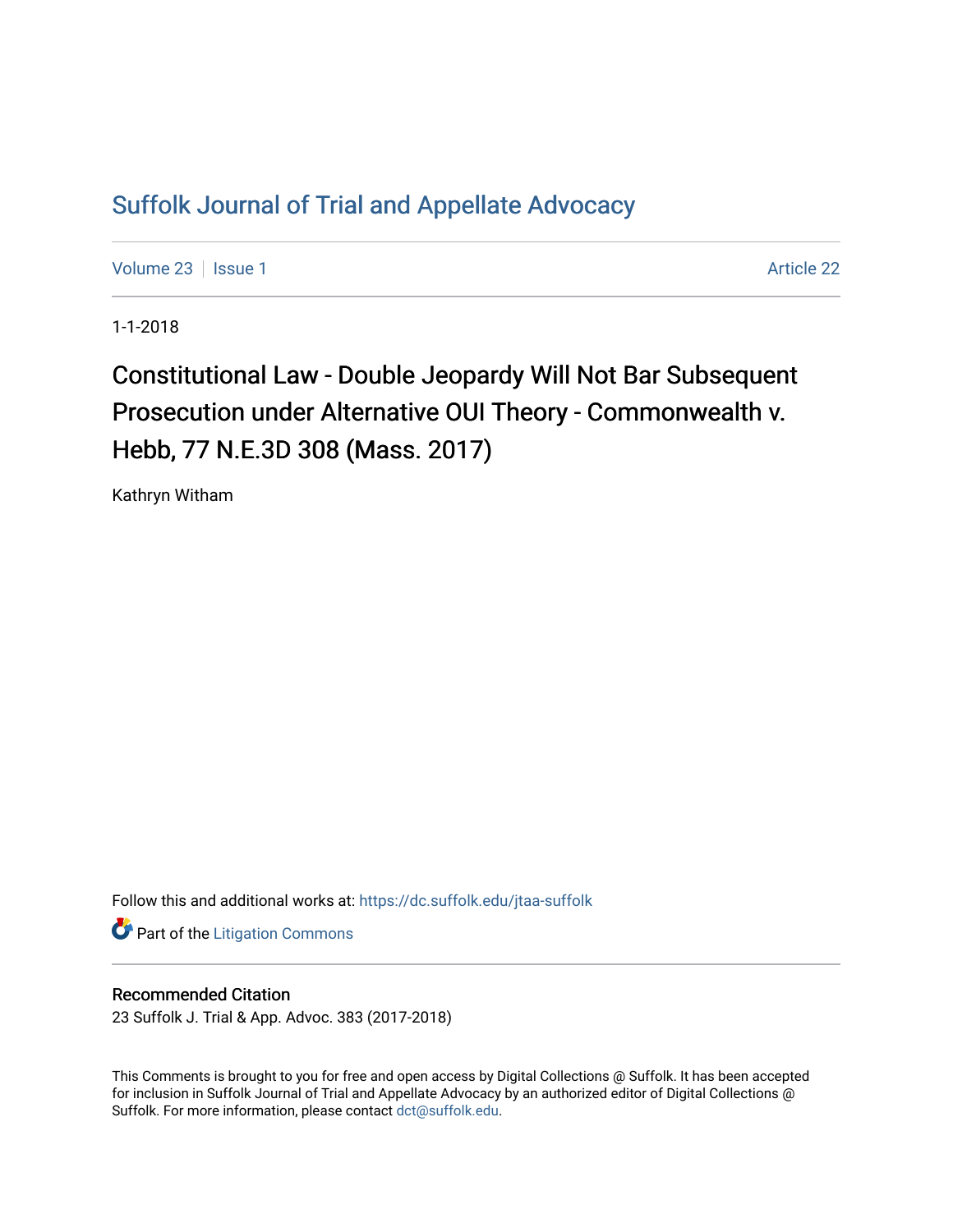## **CONSTITUTIONAL LAW- DOUBLE JEOPARDY WILL NOT BAR SUBSEQUENT PROSECUTION UNDER ALTERNATIVE OUI THEORY-***COMMONWEALTH V. HEBB,* **77 N.E3D 308 (MASS. 2017)**

For a criminal defendant, a return verdict of not guilty and the dismissal of a criminal complaint serve as great relief and signify the end of prosecution.' The Double Jeopardy Clause of the Fifth Amendment, providing the longstanding safeguard protecting defendants from a second prosecution for the same offense, is deeply ingrained in both the United States and Massachusetts' justice systems.? In *Commonwealth v. Hebb,<sup>3</sup>the* Supreme Judicial Court of Massachusetts **("SJC")** addressed the issue of whether Double Jeopardy principles precluded a retrial where the defendant was prosecuted under the Massachusetts Operating Under the Influence **("OUI")** statute, Massachusetts General Laws Chapter **90,** Section 24 ("M.G.L. c. **90 §** 24"), and the jury returned a verdict of not guilty on one theory, however the judge declared a mistrial on the other.' The Court held

No person shall be held to answer for a capital, or otherwise infamous crime, unless on a presentment or indictment of a Grand Jury, except in cases arising in the land or naval forces, or in the Militia, when in actual service in time of War or public danger; nor shall any person be subject for the same offense to be twice put in jeopardy of life or limb; nor shall be compelled in any criminal case to be a witness against himself, nor be deprived of life, liberty, or property, without due process of law; nor shall private property be taken for public use, without just compensation.

*<sup>1</sup> See* Commonwealth v. Aldrich, 486 **N.E.2d 732, 736** (Mass. **App.** Ct. **1985)** (explaining dismissal of complaints signifies end of prosecution for defendants). "Whether further prosecution is contemplated has been referred to as 'the critical question' in determining whether a dismissal without a defendant's consent bars further prosecution." *Id.* at **735.** The critical question becomes whether the defendant had a reasonable expectation that the dismissal was a final disposition of the charge. *Id.*

*<sup>2</sup> See* **U.S. CONST.** amend. V (defining Double Jeopardy clause). The Fifth Amendment provides:

*Id.; see also* Commonwealth v. Brown, 24 **N.E.3d 1025, 1032** (Mass. **2015)** (describing safeguards of Double Jeopardy); *see also* Berry v. Commonwealth, 473 **N.E.2d 1115, 1119** (Mass. **1985)** (holding Massachusetts common law principles of Double Jeopardy provide greater protection than United States Constitution).

**<sup>3 77</sup> N.E.3d 308** (Mass. **2017).**

*<sup>4</sup> See* **MASS. GEN.** LAWS ch. **90, §** 24 (1)(a)(1) **(2017)** (outlining operating under the influence statute); *see also Hebb,* **77 N.E.3d** at **310** (determining whether double jeopardy principles precluded retrial).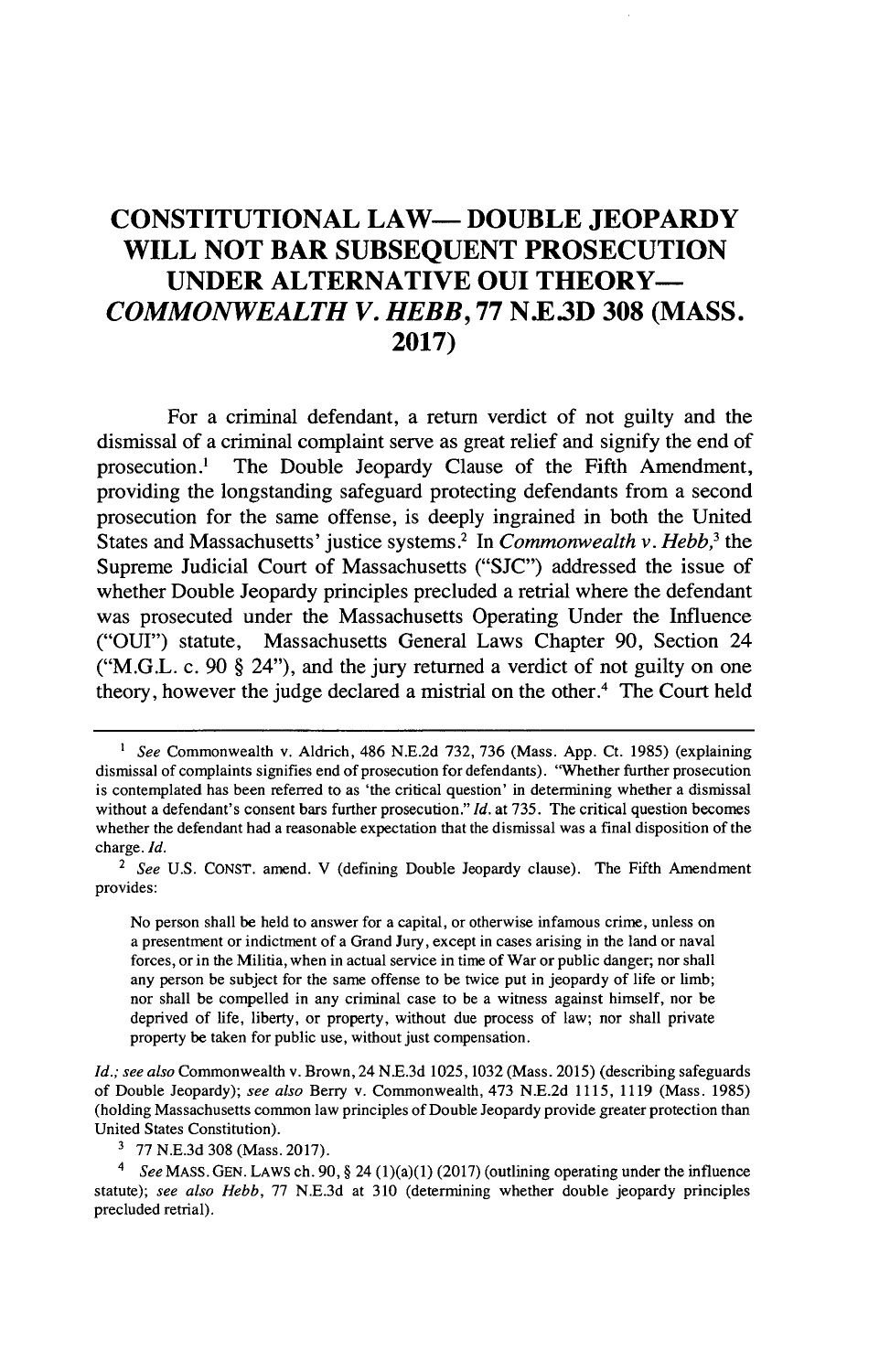that an acquittal on a single theory was not an effective acquittal of both violations, and thus Double Jeopardy principles did not preclude a retrial on the second theory.'

On May **16, 2013,** William **J.** Hebb was struck **by** a car while riding his motorcycle.<sup>6</sup>

Hebb was taken to the Milford Hospital emergency department where the physician made several observations which led him to determine Hebb was intoxicated.<sup>7</sup> While at the hospital, Hebb's blood was drawn and tested for alcohol which yielded a **.133** blood alcohol level.' Subsequently, Hebb was charged under M.G.L. c. **90, §** 24 (1)(a)(1) which contains two violations; the impaired ability, or factual violation, and the per se violation.<sup>9</sup>

The jury verdict slip contained two options charging the defendant with both the impaired ability violation and the per se violation.<sup>10</sup> The jury returned a verdict of not guilty for option one regarding the impaired ability theory, but left the verdict slip blank for option two, the per se violation, and as a result, the judge accepted the verdict for option one, and declared a

*<sup>5</sup>See Hebb,* **77 N.E.3d** at **312-13** (finding acquittal of only one charged violation will not preclude retrial of other violation).

**<sup>6</sup>***See Hebb, 77* **N.E.3d** at **309** (explaining defendant's involvement in accident).

**<sup>7</sup>***See id.* (noting treating physician's observations). "[T]he defendant's skin appeared 'flushed' and that his speech was slurred, and [physician] detected an 'odor of alcohol on his breath."' *Id.*

**<sup>8</sup>***See id.* (describing blood testing done **by** blood analyst in state police crime laboratory and defenses' objections). Defense counsel urged the jury to find the blood alcohol tests were unreliable based on the blood analyst's acknowledgement during cross examination that the blood samples also contained an anticoagulant that, if not properly activated, would cause the blood to clot and yield an artificially high blood alcohol test. *Id.*

*<sup>9</sup>See* **MASS. GEN.** LAWS ch. **90,** *§* 24 **(2017)** (criminalizing operation of motor vehicle under influence of alcohol). The impaired ability violation requires operating a motor vehicle under the influence of intoxicating liquor and the per se violation requires operating a motor vehicle with a blood alcohol level of **.08** or more. *Id.; see also Hebb,* **77 N.E.3d** at **310** (explaining defendant's charge under OUI Statute). The prosecution urged the jury to find the defendant guilty under both theories. *Hebb,77* **N.E.3d** at **310.** Prosecution first argued the defendant's appearance and behavior at the accident was sufficient evidence to find him guilty under the impaired ability violation. *Id.* They then contended the defendant's **.133** blood alcohol level was sufficient to prove the per se violation as well. *Id.* at **311.**

**<sup>10</sup>***See Hebb,* **77 N.E.3d** at **310** (describing jury verdict slip and jury's decision-making process).

The verdict slip conformed to the complaint, charging both the impaired ability violation and the per se violation, and provided the jury the following options: **(1)** "Operating a Motor Vehicle Under the Influence of Liquor: **1.** Not Guilty; 2. Guilty"; and (II) "Operating a Motor Vehicle with a Blood Alcohol Level of **.08%** or greater: **1.** Not Guilty; 2. Guilty."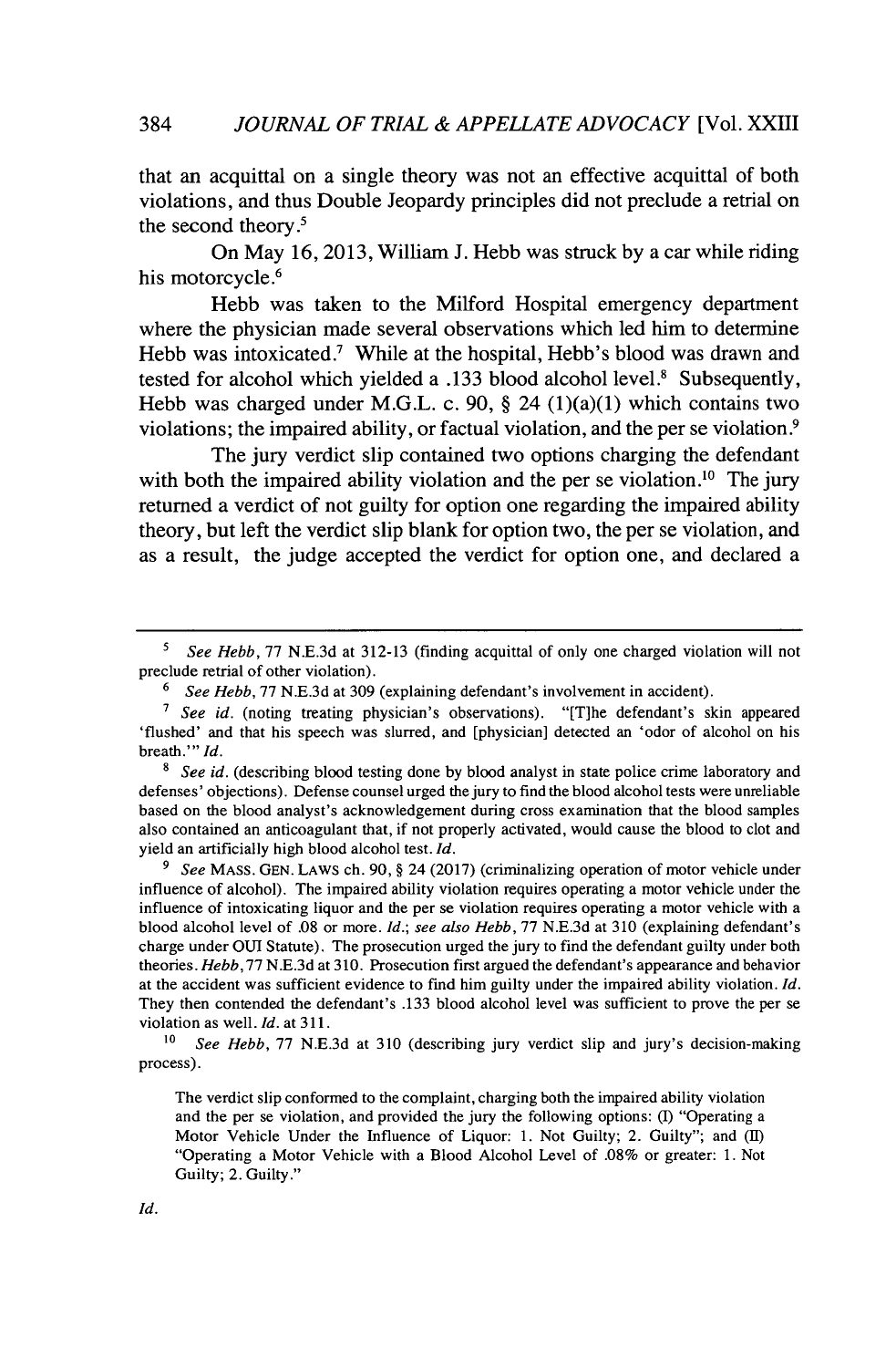mistrial for option two." In December **2015,** the prosecution issued a second complaint against Hebb charging him solely with the per se violation.<sup>12</sup> Confronted with this new complaint, Hebb moved to dismiss on grounds of Double Jeopardy.<sup>13</sup> Hebb's Double Jeopardy claim did not prevail in the district court, leading the judge to dismiss his case, and Hebb appealed to the  $SJC.<sup>14</sup>$ 

The Fifth Amendment Double Jeopardy Clause prevents a criminal defendant from being prosecuted for the same crime twice.<sup>15</sup> Providing three constitutional safeguards, the principle bars prosecution for the same offense after acquittal, a second prosecution for the same offense after conviction, and multiple punishments for the same offense.<sup>16</sup> The Double Jeopardy Clause is applicable to states through the Due Process Clause of the Fourteenth Amendment.<sup>17</sup> In addition to the United States constitutional

*<sup>16</sup>See* North Carolina v. Pearce, **395 U.S. 711, 717 (1969)** (summarizing Double Jeopardy as safeguards). "That guarantee has been said to consist of three separate constitutional protections. It protects against a second prosecution for the same offense after acquittal. It protects against a second prosecution for the same offense after conviction. And it protects against multiple punishments for the same offense." *Id.; see also Brown,* 24 **N.E.3d** at **1032** (quoting Yeager v. United States, **557 U.S. 110, 119 (2009))** ("[T]he [d]ouble [j]eopardy [c]lause precludes the [g]ovemment fromrelitigating any issue that was necessarily decided **by** a jury's acquittal in a prior trial.").

<sup>17</sup> *See* Benton v. Maryland, 395 U.S. 784, 794 (1969) (declaring Double Jeopardy principle fundamental right). The court acknowledged that the Fifth Amendment Double Jeopardy principal

*<sup>11</sup>See id. at* **310** (outlining jury's deliberations and verdict). The jury reported that they saw evidence concerning the second count which was meant to be redacted, and asked the judge how to proceed. *Id.*

<sup>&</sup>lt;sup>12</sup> See id. (explaining second complaint charges). The defendant was charged with one count of operating a vehicle with a blood alcohol level percentage of **.08** or greater, which is the per se violation of M.G.L. c. **90 §** 24 (1)(a)(1). *Id.*

<sup>&</sup>lt;sup>13</sup> *See Hebb, 77 N.E.* 3d at 310 (articulating defendant's reasons for filing motion to dismiss).

*<sup>14</sup> See id.* (outlining stages of case leading to appeal). **"A** second judge denied the motion, and the defendant filed a petition pursuant to **M.G.** L. c. **211, § 3,** seeking review of that judge's order." *Id.*

*<sup>15</sup>See* Sanabria v. United States, 437 **U.S.** 54,64 **(1978)** (explaining extent of Double Jeopardy protections). *Sanabria* held that a verdict of acquittal is guaranteed the upmost Double Jeopardy protection. *Id.* The scope of the Double Jeopardy clause even reaches acquittal based on "egregiously erroneous foundation." *Id. See* Brown v. Ohio, 432 **U.S. 161,** 164 **(1977)** ("It has long been understood that separate statutory crimes need not be identical either in constituent elements or in actual proof in order to be the same within the meaning of the constitutional prohibition."). *See* Commonwealth v. Lowder, **731 NE.2d 510, 520** (Mass. 2000) (affirming constitutional right to Double Jeopardy Protections). The prosecution attempted to argue because the judge had no authority to enter a finding of not guilty, it was not a true acquittal. *Id.* The court affirmed, holding although the trial judge lacked the power to enter the verdict, the prosecution was still barred from seeking further proceedings against the defendant. *Id.* To do so, would put the defendant in jeopardy twice for the same offense. *Id. See Aldrich,* 486 **N.E.2d** at **735** (quoting Green v. United States, **355 U.S.** 184, **187 (1957))** (explaining principal purpose of Double Jeopardy clause). The Double Jeopardy clause serves the purpose of "protect[ing] an individual from being subjected to the hazards of trial and possible conviction more than once for an alleged offense." *Id.*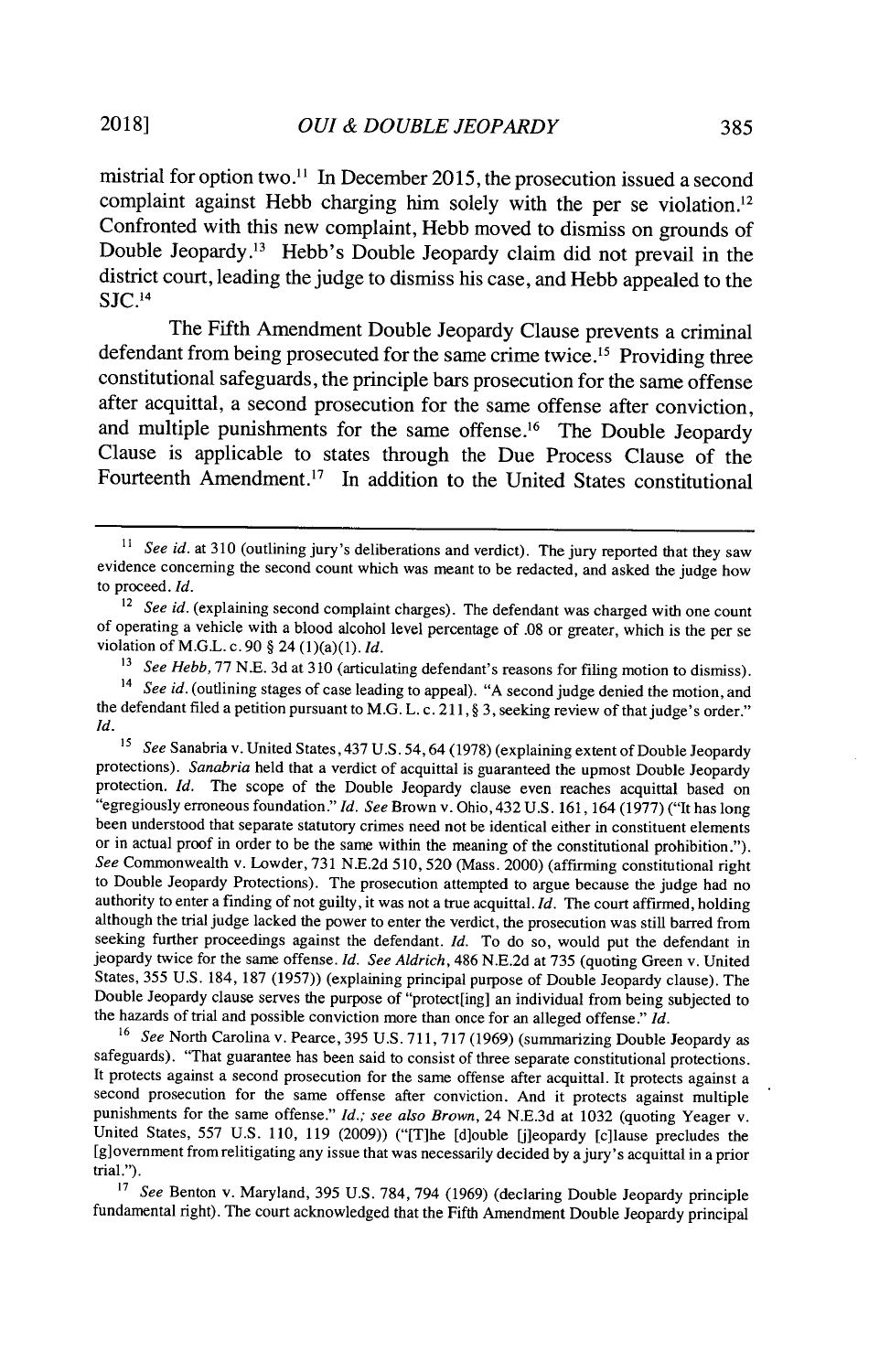safeguards, Massachusetts has both statutory and common law Double Jeopardy principles that encompass the same standards and protections as those outlined in the Fifth Amendment.<sup>18</sup>

For purposes of establishing whether Double Jeopardy principles apply, the court must first determine whether original jeopardy has been terminated.19 **A** termination of original jeopardy requires all factual elements of the charged offense charged to be resolved.<sup>2</sup> <sup>0</sup>**A** jury acquittal implies the factual elements have been resolved, and therefore, subsequent prosecution is barred but, it is conversely held that a mistrial resulting from a hung jury

**A** person shall not be held to answer on a second indictment or complaint for a crime of which he has been acquitted upon the facts and merits; but he may plead such acquittal in bar of any subsequent prosecution for the same crime, notwithstanding any defect in the form or substance of the indictment or complaint on which he was acquitted.

*Id.;see also* Marshall v. Commonwealth, **977 N.E.2d** 40, 45 (Mass. 2012) (recognizing Double Jeopardy principle's reach to Massachusetts state law). "At its core, the prohibition against double jeopardy, which flows from the Fifth Amendment to the United States Constitution, well as the statutory and common law of Massachusetts, provides that 'a person cannot twice be put in jeopardy for the same *offence."'Id.;Berry,* 473 **N.E.2d** at **1119** (stating longstanding Double Jeopardy principles in Commonwealth). Common law Double Jeopardy principles in Massachusetts may provide for greater protection than what is required in both the State and Federal Constitution. *Id.*

*<sup>19</sup>See* Ferrari v. Commonwealth, **859 N.E.2d 808,811** (Mass. **2007)** (noting original jeopardy terminates when proceedings against defendant ends);Commonwealth v Johnson, **689 N.E.2d 1327, 1333** (Mass. **1998)** (quoting Richardson v. United States, 468 **U.S. 317, 325** (1984)) **(". .** the protection of the Double Jeopardy Clause **by** its terms applies only if there has been some event, such as an acquittal, which terminates the original jeopardy.");Berry, 473 **N.E.2d** at **1118** (placing importance of defendant's expectation on Double Jeopardy). "Whether the defendant's jeopardy has terminated depends on whether, in light of double jeopardy policies and principles, the proceedings against him have reached a point at which they should cease." *Id.;Aldrich,* 486 **NE.2d** at **735** (turning on whether defendant expects further litigation to continue with the same question as original jeopardy). "The dispositive issue is whether the defendant had a reasonable expectation that the dismissal was a final disposition of the charges." *Aldrich,* 486 **N.E.2d** at 735.The court ruled that the defendant's unreasonable belief that the dismissal of his complaint was a final disposition of the case ultimately led to the denial of his Double Jeopardy claim. *Aldrich, 486* **N.E.2d** at **736.**

*<sup>20</sup>See* Yeager v. United States, **557 U.S. 110, 118 (2009)** (holding jury's inability to reach a verdict does not bar further prosecution). "The interest in giving the prosecution one complete opportunity to convict those who have violated its laws justifies treating the jury's inability to reach a verdict as nonevent that does not bar retrial." *Id.; see also Brown,* 24 **N.E.3d** at 1032-34 (Mass. **2015)** (determining acquittal is final when all factual elements of offense charged are resolved). The court held that retrying a defendant for first degree murder under a theory of deliberate premeditation did not violate Double Jeopardy principles. *Id.* at **1033.** The court reasoned that since the first trial did not produce a verdict which was based on all of the facts, the Jury's verdict was not equivalent to a true acquittal. *Id.* at 1034.

is a fundamental ideal in constitutional heritage and, as such, should be applied through the Fourteenth Amendment. *Id.; see also Pearce,* **395 U.S.** at **717** (affirming Fifth Amendment Double Jeopardy guarantee enforceable against states through Fourteenth Amendment).

**<sup>18</sup>***See* MASS. **ANN.** LAWS c. **263** *§* **7** (Lexis Nexis **2017)** (establishing Massachusetts Double Jeopardy protections). The provisions state: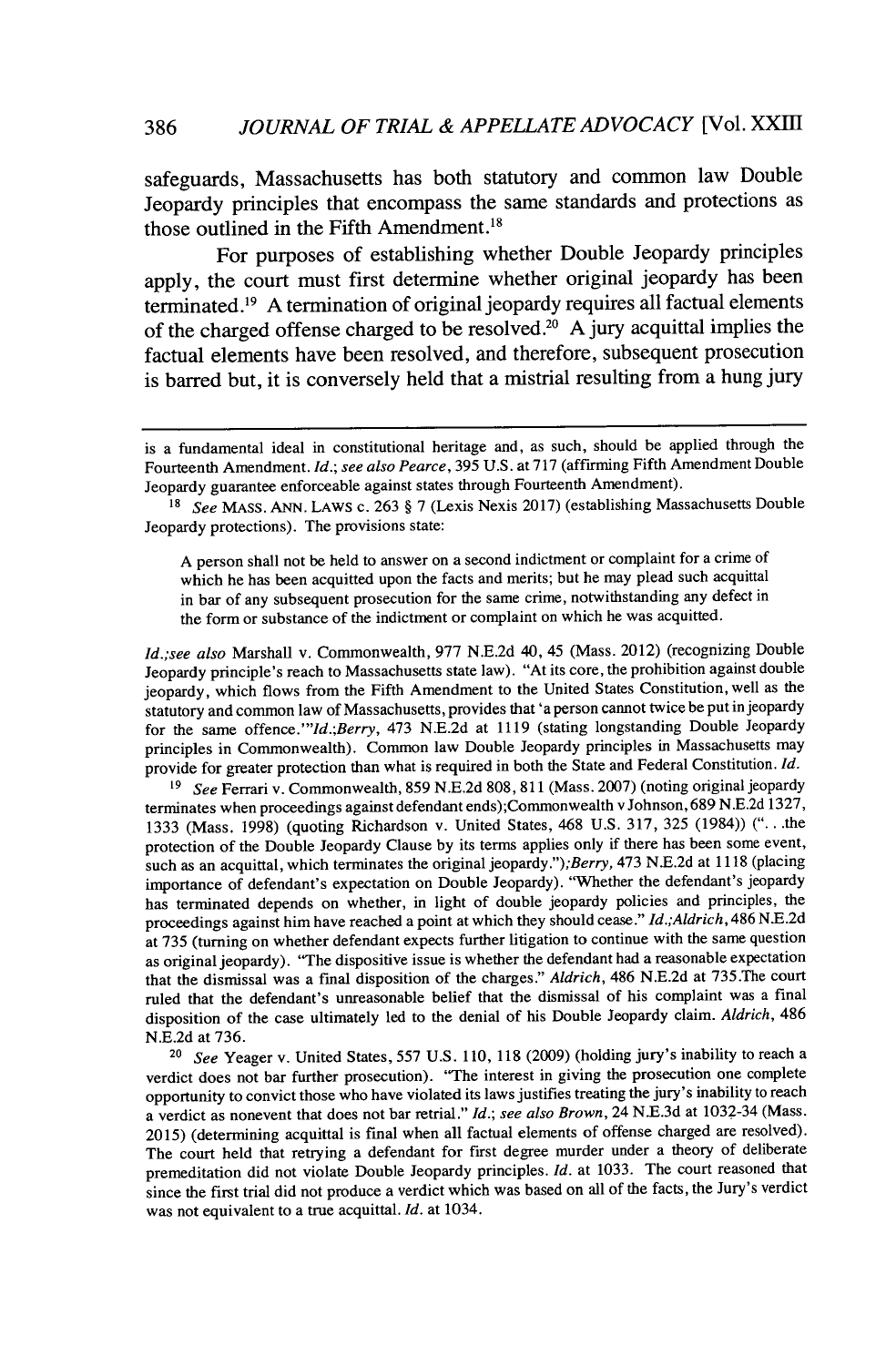will not automatically terminate original jeopardy because the facts could have possibly been unresolved.<sup>21</sup> The principles guiding whether original jeopardy has terminated, and thus whether a new trial is precluded, weigh the defendant's right to finality against the government's interest in receiving a final judgment for those who have committed a crime against the public.<sup> $22$ </sup>

For purposes of Double Jeopardy, when a statute allows a defendant to be charged under two separate theories of liability, the court must determine whether the factual elements of one theory preclude a retrial under an alternative theory.<sup>23</sup> To make this determination, the court looks to the

*Id.* at 324. The Court acknowledges certain circumstances could make it impossible for a jury to reach a complete verdict on the merits of a case. *Id.* The purpose of the Double Jeopardy law is two-fold: to protect society from those who commit crimes and to deny the government the opportunity to further prosecute in instances where the jury was unable to reach a verdict. *Id.* at 325;United States v. Scott, 437 **U.S. 82, 91(1978)** (stressing acquittal based on insufficient evidence to convict terminates original jeopardy). The prejudice facing a defendant when being forced to stand a new trial after acquittal far outweighs any prejudice the government might face after a defendant successfully appeals. *Id.* at **91-92;** *see also* United States v. Perez, 22 **U.S. 579, 580** (1824) (holding mistrial based on manifest necessity does not bar second *trial)\*Marshall,* **977 N.E.2d** at 45 (noting exceptions of Double Jeopardy in mistrials). "State and Federal double jeopardy protections bar, 'as a general rule,' retrial of a defendant whose initial trial ends over his objection and without a conviction.... However, an exception to the general rule applies where a mistrial is declared as a matter of 'manifest necessity'." *Marshall,* **977 N.E.2d** at 45; *see also* Erin Mistrial and Retrial Double Jeopardy?, SCOTUS BLOG, http://www.scotusblog.com/2010/03/when-are-a-mistrial-and-retrial-double-jeopardy/(2017) (pointing to jury's inability to reach verdict as grounds for new trial);William **S.** McAninch, *Unfolding the Law of Double Jeopardy,* 44 **S.C.L. REV.** 411, 420 **(1993)** (describing mistrials and Double Jeopardy). "Consequently, a subsequent prosecution on that indictment does not implicate double jeopardy; it is simply a continuation of the original jeopardy. On the other hand, a mistrial declared over the defendant's objection will terminate jeopardy unless the mistrial was required **by**

manifest necessity" *Id.*

**<sup>22</sup>***See Richardson,* 468 **U.S.** at **325-26** (explaining governmental interest in resolution). **"[A]** defendant's valued right to have his trial completed **by** a particular tribunal must in some instances be subordinated to the public's interest in fair trials designed to end in just judgments." *Id.* at **325.** The government is equally as entitled to a resolution as the defendant and their interests are comparable. *Id.* at **326;** *see also Brown,* 24 **N.E.3d** at **1032** ("The defendants' Double Jeopardy claim depends not on what the jury explicitly stated in the report of the verdict but on the defendants' interpretation of what the jury must have intended.").

*<sup>23</sup>See* Commonwealth v. Roderiques, **968 N.E.2d 908, 915** (Mass. 2012) (quoting Commonwealth v. Santos, **797 N.E.2d 1191,1198** (Mass. **2003))** (differentiating alternative methods of establishing criminal elements from alternative theories of liability). When the statute sets out two methods of establishing a required element of a crime, it is not in fact, setting out

*<sup>21</sup>See Richardson,* 468 **U.S.** at **326** (quoting Wade v. Hunter, **336 U.S.** 684, **688-89** (1949)) (reiterating that hung jury will not bar further prosecution).

The Double-Jeopardy provision of the Fifth Amendment however, does not mean that every time a defendant is put to trial before a competent tribunal he is entitled to go free if the trial fails to end in a final judgment. Such a rule would create an insuperable obstacle to the administration of justice in many cases in which there is no semblance of the type of oppressive practices at which the double-jeopardy prohibition is aimed.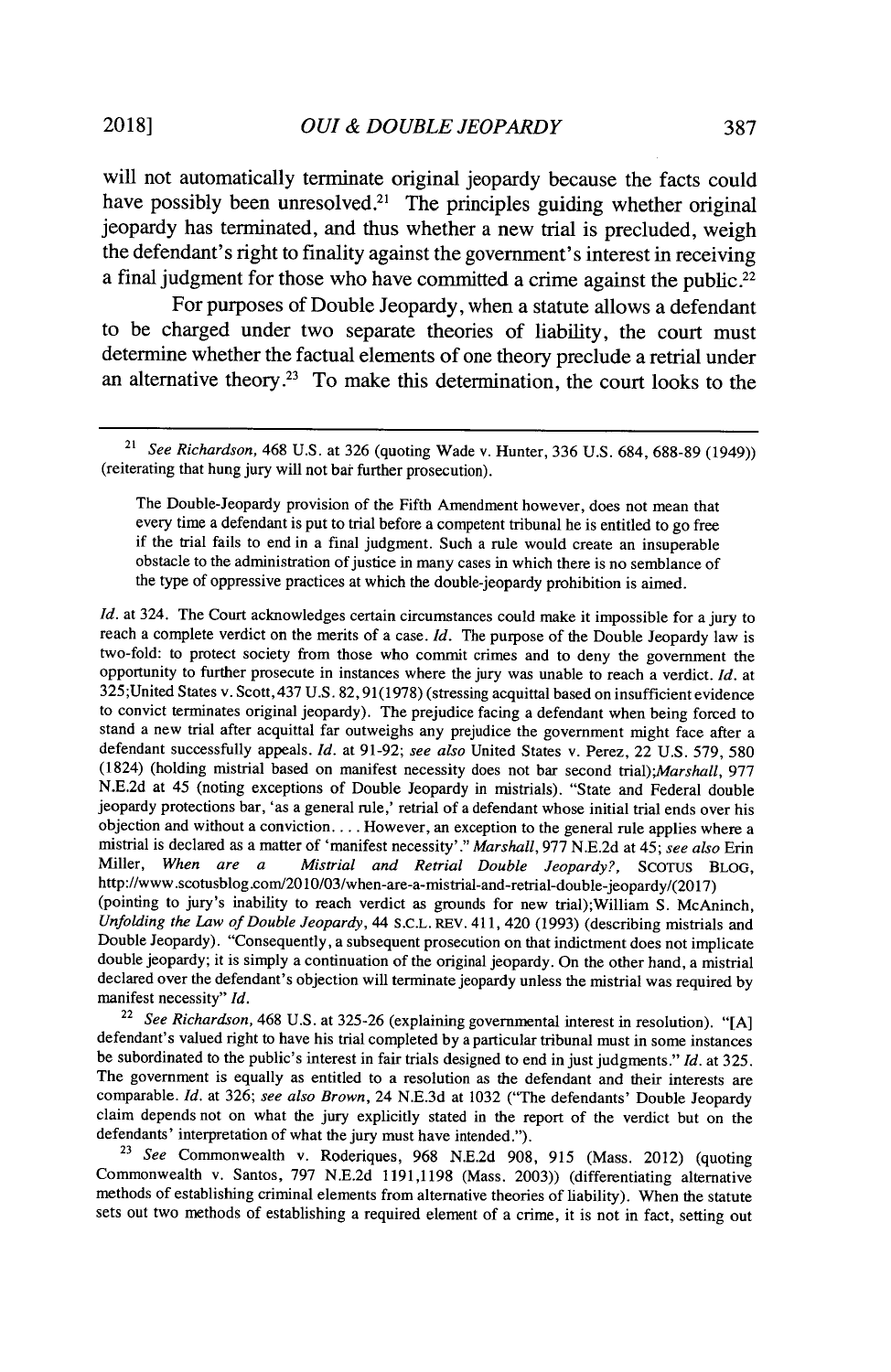legislative intent underlying the two theories and decides whether the legislature intended to authorize multiple punishments for a single incident. <sup>24</sup> The Massachusetts OUI statute sets out two theories of liability, which may be argued in the alternative, to convict for operating under the influence.<sup>25</sup> In 2003, the Massachusetts state legislature amended the OUI statute to include the per se violation **.26**

<sup>24</sup>*See* Commonwealth v. Callahan, **799 N.E.2d 113,116** (Mass. **2003)** ("We [also] presume that when the Legislature amends a statute it is aware of the prior state of the law as explicated **by** the decisions of this court."). *See* Commonwealth v. Traylor, 34 **N.E.3d 276, 282-83** (Mass. **2015)** (determining what unit of prosecution was intended as punishable act). Courts draw a distinction between crimes committed against several victims and crimes committed against society as a whole. *Id.* Crimes committed against several victims warrant multiple indictments for the same crime for each victim, but when a statute is directed at punishing the defendant for conduct against society, a single violation of said statute can only result in one conviction regardless of how many victims were affected. *Id. See* Commonwealth v. Botev, 945 **N.E.2d 956, 961** (Mass. **2011)** (quoting Commonwealth v. Antonmarchi, **874 N.E.2d 665, 668** (Mass. **App.** Ct. **2007)** (describing importance of considering legislative intent).

The appropriate inquiry in a case like this **. . .** asks what 'unit of prosecution' was intended **by** the Legislature as the punishable **act....** The inquiry requires us to look to the language and purpose of the statute[], to see whether [it] speak[s] directly to the issue of the appropriate unit of prosecution **...** keeping in mind that any ambiguity that arises in the process must be resolved, under the rule of lenity, in the defendant's favor.

*Id. See* Sanabria v. United States 437 **U.S.** 54, **69 (1978)** ("It is Congress, and not the prosecution, which establishes and defines offenses."); *Ohio,* 432 **U.S.** at **165** ("The legislature remains free under the Double Jeopardy Clause to define crimes and fix punishments; but once the legislature has acted courts may not impose more than one punishment for the same offense and prosecutors ordinarily may not attempt to secure that punishment in more than one trial.").

**<sup>25</sup>***See* **MASS. GEN.** LAWS ch. **90,** *§* 24 **(2017)** (stating two theories for prosecution); *see also* Commonwealth v. Filoma, 943 **N.E.2d 477,** 481 (Mass. **App.** Ct. **2011)** (explaining two theories under OUI statute). The OUI statutes creates two approaches:

The Commonwealth could establish the **OUI** element **by** either of two methods. **By** the "per se" method, it could introduce evidence of a breathalyzer reading of **.08** percent or greater and request the judge to instruct the jury that, if they believed the accuracy of that measure, it conclusively established operation under the conclusively influence. Alternatively, **by** the method of proof **by** impaired operation, the prosecution could introduce percipient evidence of the defendant's appearance and conduct and a breathalyzer result of **.08** percent or greater without a request for an instruction that such a reading, if believed, conclusively established operation under the influence.

*Filoma,* 943 **N.E.2d** at 481; *see also* Commonwealth v. Colturi, 864 **N.E.2d** 498, **501-02** (Mass **2007)** (analyzing statute under two alternative theories).

**<sup>26</sup>***See Colturi,* 864 **N.E.2d** at **501** (describing legislative intent behind amendment). "The expressly stated purpose of the **2003** amendments was to 'avoid loss of life and the loss of federal highway aid funds' **by** the prompt enactment of further provisions 'necessary for the immediate preservation of the public safety."' *Id.* (citation omitted). "It is beyond reasonable dispute that, in

alternative theories under which the crime can be committed. *Id.* Alternative methods of establishing an element are "merely similar, equivalent types of conduct any one (or more) of which will suffice to prove a single element." *Id.*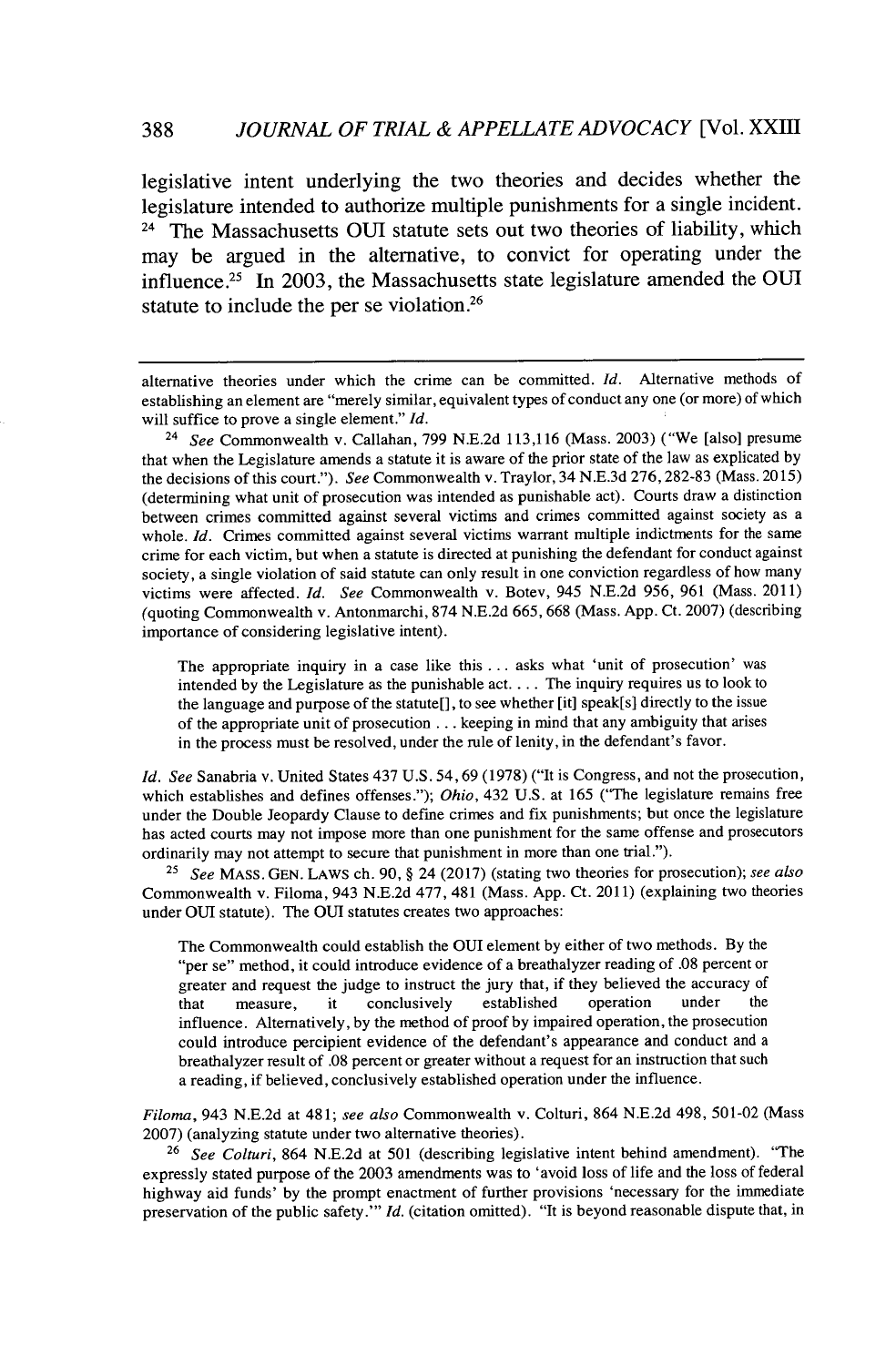*In Hebb,* the Supreme Judicial Court of Massachusetts upheld the lower court's decision that the defendant's Double Jeopardy rights were not violated **by** the commonwealth seeking further prosecution for only the per se violation under the OUI statute.<sup>27</sup> The court affirmed the prosecution's decision to charge Hebb for both violations, holding that each violation contained their own distinct factual elements.<sup>28</sup> Accordingly, the court rejected the defendant's claim that the previous acquittal on the impaired ability charge barred further prosecution with respect to the per se violation.<sup>29</sup> The court analogized it's holding to its previous application of Double Jeopardy principles in murder trials prosecuted under multiple theories.<sup>30</sup> Thus, the court ruled that Hebb's Double Jeopardy rights were not violated because the judge's declaration of a mistrial based on the impaired ability theory prevented the jury from resolving all of the factual elements of the per se violation.<sup>31</sup>

*In Hebb,* the Massachusetts Supreme Judicial Court relied heavily on the notion that the previous acquittal on the impaired ability OUI theory, and the mistrial on the per se violation theory, did not bar further prosecution and therefore Hebb's Double Jeopardy protections were not violated.<sup>32</sup> While seemingly adhering to the traditional principle that a mistrial will not

**<sup>29</sup>***See id.* (rejecting defendant's claim of acquittal barring further prosecution). The court reasoned "the jury's not guilty verdict on the impaired ability charge did not resolve the factual element necessary to establish a per se violation. **. .** *." Id.*

<sup>30</sup> See id. ("Our conclusion that double jeopardy principles do not bar retrial on the per se violation where the defendant was acquitted on the impaired ability violation is consistent with this court's application of double jeopardy principles in cases involving trials for murder under multiple theories."). The court relied on *Commonwealth v. Zanetti* which held that the defendant could be retried for murder on a theory which the jury had not reached a verdict on in the first trial. *See id.* (citing Commonwealth v. Zanetti, **910 N.E.2d 869, 878** (Mass. **2009)).** The court also cited *Commonwealth v. Brown,* which held that the Commonwealth could retry the defendant on the theory of deliberate premeditation in first degree murder charge because the jury failed to reach a verdict on the "facts and merits of the charge." *Id.* (citing *Brown,* 24 **N.E.3d** at 1034.

<sup>31</sup>*See Hebb,* **77 N.E.3d** at **311** (using declaration of mistrial as basis to bypass Double Jeopardy rights).

<sup>32</sup> See id. (ruling previous acquittal did not bar further prosecution). The court reasoned that the jury's opportunity to determine whether Hebb operated a motor vehicle with a blood alcohol level of **.08** percent or greater was "foreclosed **by** the ruling of a mistrial." *Id.* Consequently, the court reasoned double jeopardy did not bar the Commonwealth from prosecuting on the per se theory alone. *Id.*

adding a per se violation to the **OUI** statute, the Legislature intended to strengthen the protections afforded the public from drivers who might be impaired **by** the consumption of alcohol." *Id.*

<sup>27</sup>*See Hebb,* **77 N.E.3d** at **309** (Mass. **2017)** (concluding retrial permitted where jury reached verdict on only one of two prosecuted theories).

**<sup>28</sup>***See id.* at **311** (describing two theories of prosecution under statute). The court explained that "the statutory framework created **by** the **2003** amendment established alternative theories **...** each containing a factual element not necessary to prove the other." *Id.* The court held that the decision to charge for each violation separately was appropriate and consistent with the intent behind the **2003** amendment to protect public safety. *Id.*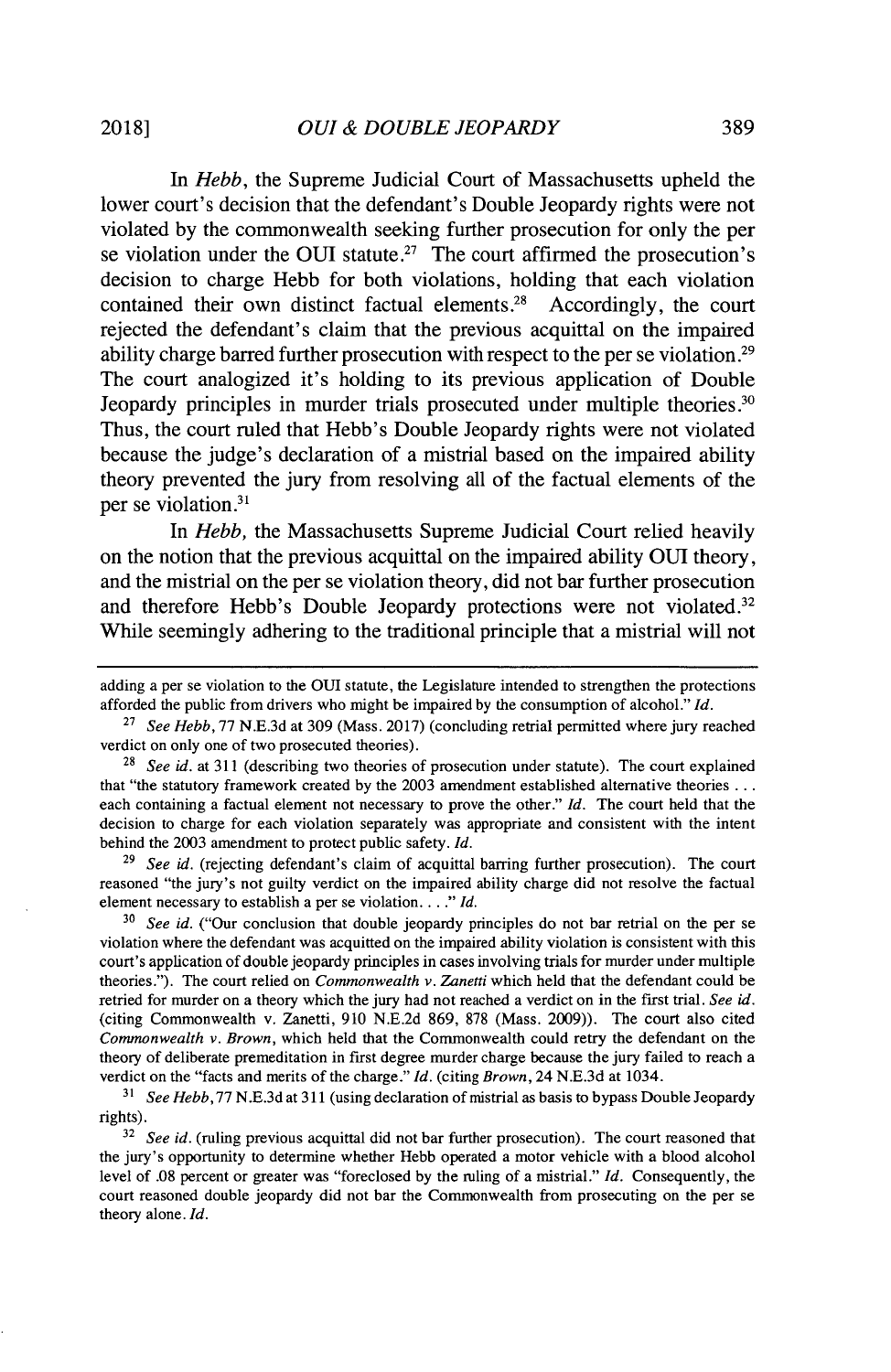bar further prosecution, the **SJC** failed to recognize the facts that made this case distinguishable.<sup>33</sup> The SJC expressly rejected the application of Sanabria v. United States<sup>34</sup> as controlling precedent, which led to their skewed Double Jeopardy analysis.<sup>35</sup> As argued by the defense, the principles set forth in *Sanabria* determine that Hebb's OUJI acquittal barred further prosecution despite the Commonwealth's argument that the jury declared a mistrial only on the per se theory.<sup>36</sup> Given the factual similarities between *Sanabria and Hebb,* the SJC's ruling should have been compelled to yield the same result, which would have afforded Hebb complete Double Jeopardy protection.<sup>37</sup>

The controlling Supreme Court precedent is *United States v. Perez* (1824), which held that a second trial does not violate the defendant's constitutional rights as long as the trial judge has declared a mistrial in the first proceeding based on "manifest necessity." There is no mechanical formula to determine whether a new trial is a "manifest necessity"; rather, in *Perez,* the Court merely required the trial judge to exercise "sound discretion" in making that decision.

*Miller, supra* note 21..

**<sup>3</sup>***See Hebb,* **77 N.E.3d** at **312** (noting "Because *Sanabria* is distinguishable from this case, it does not advance the defendant's argument."). The court expressly disagreed with the defense's contention that *Sanabria* served as controlling precedent. *Id.* The court argued *Sanabria* was distinguishable because the judge "entered an acquittal on the entire count rather than only with respect to one theory of liability." *Id.*

**<sup>36</sup>***See Sanabria,* 437 **U.S.** at **78** (using multiple theories to argue further prosecution barred after acquittal). In *Sanabria,* the defendant was charged with participating in an illegal gambling business in violation of **18 U.S.C. §1955.** *Id.* at **56-57.** The indictment charged the defendantunder two theories of participation: accepting bets on number pools and the results of horse races. *Id.* at **58-59.** The defendant was acquitted of the horse racing theory and appealed the judge's order excluding the numbers pool evidence and pursued a new trial on that evidence alone. *Id.* at **60-61,** 64. The Supreme Court ruled the second prosecution was barred under Double Jeopardy principles. *Id.* at **75.**

**<sup>37</sup>***See id.* at **72-73** (highlighting prosecution's argument).

While recognizing that only a single violation of the statute is alleged under either theory, the Government nevertheless contends that separate counts would have been proper **. . ..** [the] petitioner here was acquitted for insufficient proof of an element of the crime which other counts would share-that he was "connected with' the single gambling business." This finding of fact stands as an absolute bar to any further prosecution for participation in that business.

*Id.* (citation omitted); *see also Hebb,* **77 N.E.3d** at **309-10** (describing defendant's charges). Although the defendant was charged under two theories, the charge was for a single count of OUI.

*<sup>3</sup> See* Perez, 22 **U.S.** *at* **580** (holding further prosecution not usually barred **by** mistrials). The Court further held prosecution was not disallowed when a mistrial is called for manifest necessity. *Id.* The Court expanded on the discretion judges have in making this decision, noting "whenever, in their opinion, taking all the circumstances into consideration, there is a manifest necessity for the act, or the ends of public justice would otherwise be defeated." *Id.; see* also Miller, *supra note* 21(analyzing controlling Supreme Court precedent surrounding mistrials and Double Jeopardy).

<sup>34</sup>437 **U.S.** 54 **(1978)** (discussing **SJC** holding).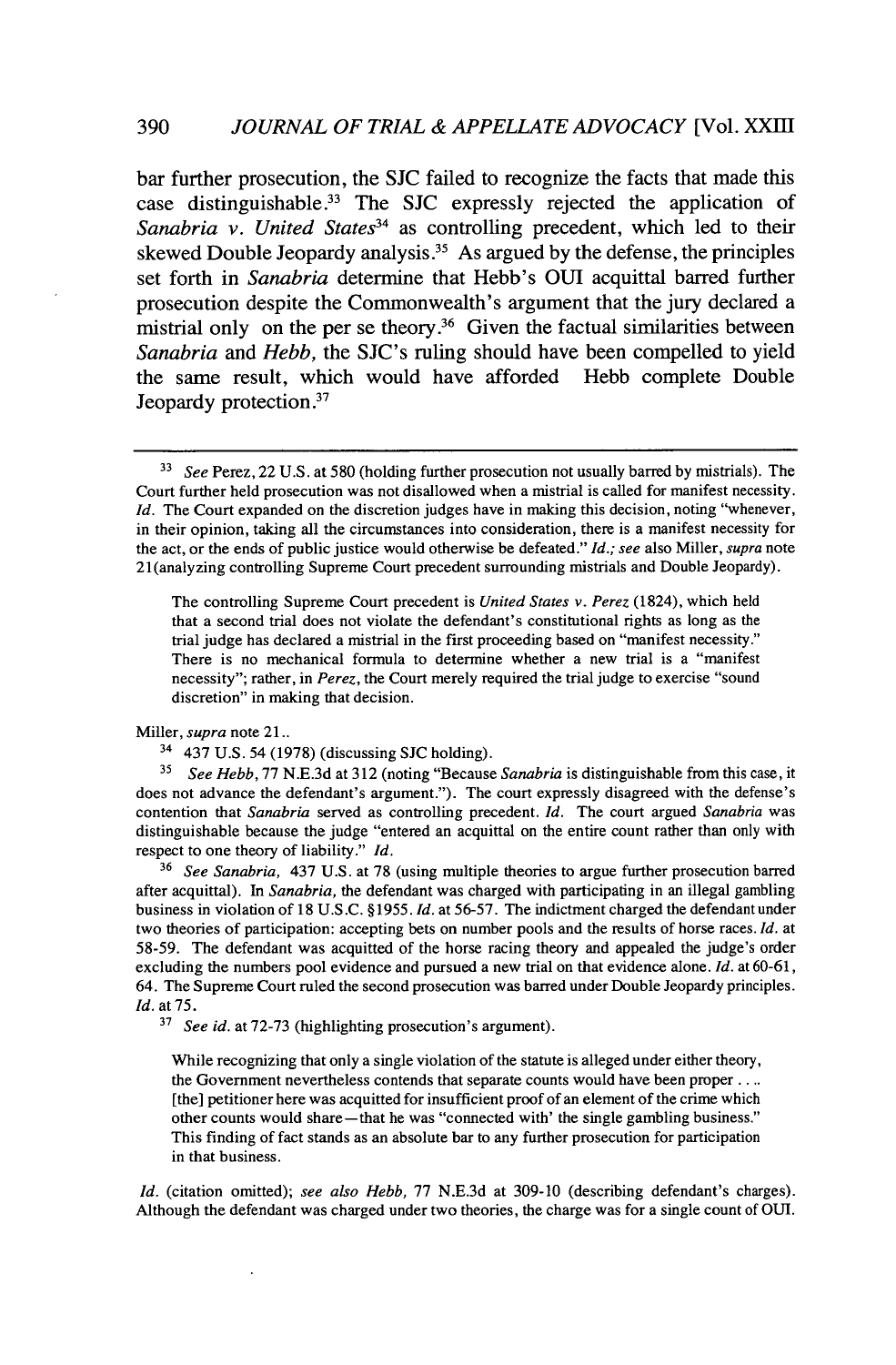Moreover, in analyzing the legislative intent behind the **2003** amendment to the **OUI** statute, the court failed to give appropriate weight to the statute's increased reliance on blood alcohol content in determining whether a defendant was under the influence of alcohol.<sup>38</sup> The court's failure to provide a complete analysis of this intention, consequently, led to their inaccurate interpretation that the per se and impaired ability theories constitute separate offenses, allowing for multiple prosecutions.<sup>39</sup> Thus, analogizing the **OUI** statute in *Hebb* to previous murder cases involving multiple theories of prosecution was not a suitable comparison because the factual impairment and the per se violation are ways of proving a single element of the same offense.<sup>40</sup> This misinterpretation of the legislature's

[T]he [Massachusetts] Legislature added language to the **OUI** statute, making it a violation to operate a motor vehicle not only under the influence of intoxicating liquor, but also with a blood alcohol level of **.08** or more. Having added this language to the violation provision of the statute, the Legislature deleted language in **§** 24(1)(e) that had created a "permissible inference that person with a blood alcohol level of **.08** or more was indeed "under the influence of intoxicating liquor."

Colturi, 864 **N.E.2d** at **500-01** (citation omitted). **By** abandoning the permissible influence standard the court increased the weight of blood alcohol content as evidence as a way to prove a defendant's intoxication more definitively. *Id.*

<sup>3</sup>*See Hebb,* **77 NE.3d** at **311** (holding double jeopardy does not bar retrial on per se violation); *see also Traylor,* 34 **N.E.3d** at **283** (explaining need for analysis of unit of prosecution intended **by** statute). An important distinction must occur when determining whether a single statute can give rise to multiple offenses or one continuing offense. *Traylor,* 34 **N.E.3d** at **283.** The court distinguishes between crimes offensive to society and crimes of violence which are committed against several victims. *Id.* The latter groups of cases, such as homicide cases, warrant multiple convictions and thus it is not necessary to implicate double jeopardy principles when the prosecution fails on one theory and pursues another in subsequent prosecution. *Id.* In upholding multiple convictions based on two deaths from a vehicular homicide, the court ruled the offense "falls within the general category of homicide offenses and those offenses traditionally have permitted punishment for each death caused **by** a defendant's criminal conduct." *Id.* at **268.** In cases involving punishing the defendant for conduct offensive **to** society, the Court holds "a single instance of unlawful conduct can support only a single conviction, even if it affected several victims" *Id.* at **269** (citation omitted).

<sup>40</sup>*See Roderiques,* **968 N.E.2d** at **915** (quoting *Santos,* **797 N.E.2d** at 1198)("[A]ltemative methods of establishing a required element are not distinct 'theories' of how the crime may be committed, but are merely similar, equivalent types of conduct any one (or more) of which will suffice to prove a single element."); *see also Zanetti,* **910 NE.2d** at **877-78** (allowing for retrial on alternative theory of homicide). The jury slip in this case provided the following options **"(1)** 'Not

*Hebb,* **77 N.E.3d** at **309-10.** The prosecution's argument that an acquittal on one theory did not bar further prosecution on another after the jury declared a mistrial is exactly what was argued in *Sanabria. See id.* at **311-12.**

<sup>3</sup>*See Hebb,* **77 N.E.3d** at **310-11** (highlighting intent behind legislature passing amendment). The Court claimed the decision to charge Hebb under both theories was consistent with the legislative purpose of the statute's amendment which they explain as being "to minimize the risk to public safety from drivers who are either actually impaired or presumed to be impaired based on their blood alcohol level." *Id. But see Colturi,* 864 **N.E.2d** at **500-01** (noting abandonment of previous permissible inference standard).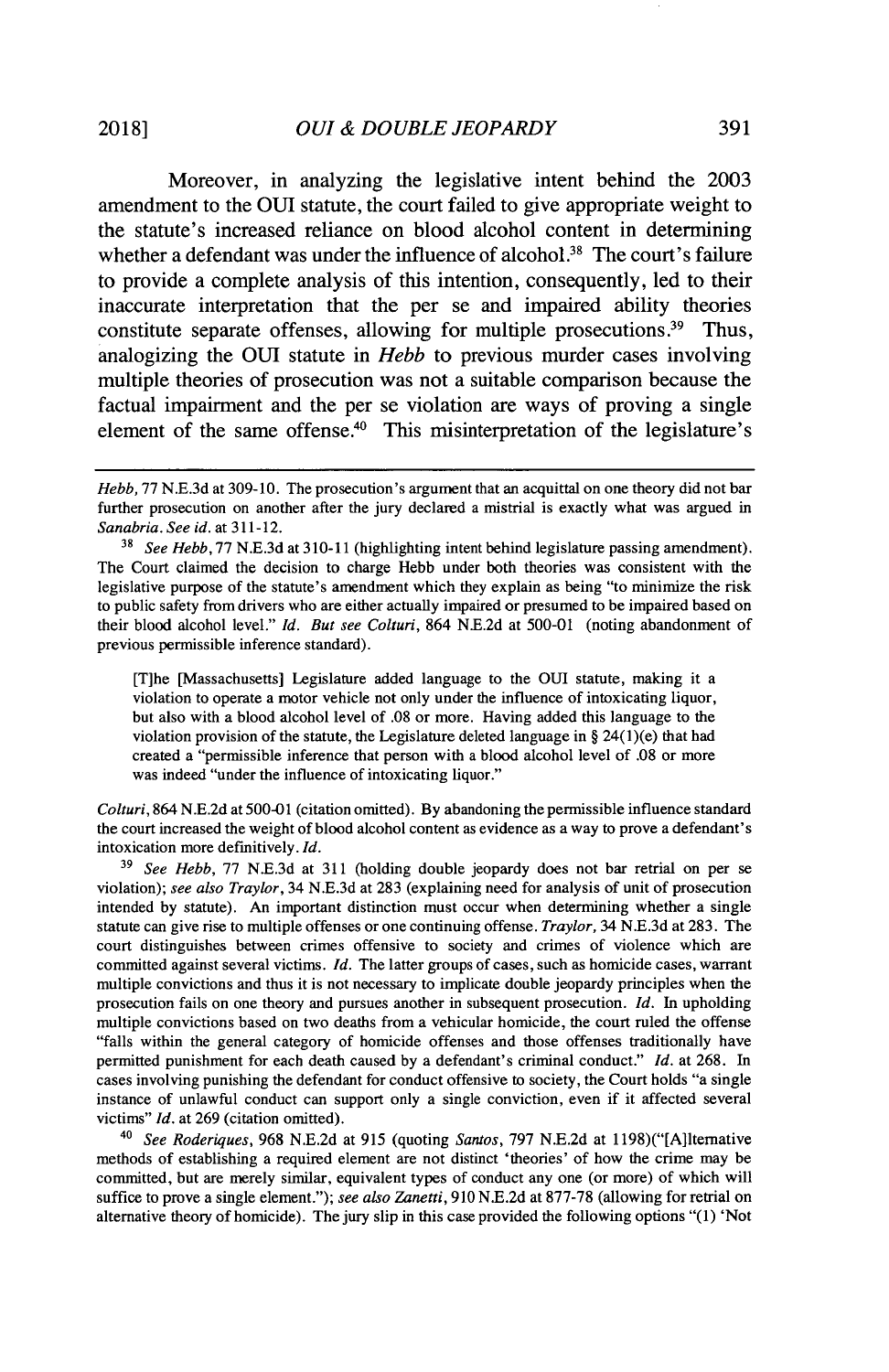intention behind amending the statute led to the court's futile conclusion that the factual and per se violations were separate offenses, which allowed the Commonwealth to pursue further prosecution for the same episode of operating a motor vehicle under the influence.<sup>41</sup>

Furthermore, in *Hebb,* the **SJC** acknowledged the application of the Double Jeopardy clause's protection when original jeopardy has been terminated; however, they failed to appropriately apply this standard to the facts of the case.  $42$  The termination of original jeopardy is fatal to the Commonwealth's ability to pursue further prosecution.<sup>43</sup> Since the intended unit of prosecution under the **OUI** statute was one episode of driving under the influence, it therefore follows that the **SJC** was wrong in finding the jury's acquittal on the factual violation as not terminating original jeopardy.<sup>44</sup>

<sup>42</sup>*See Hebb,* **77 N.E.3d 308** at **311** (alteration in original) (quoting *Johnson,* **689 N.E.2d** at **1133)** ("the protection of the [diouble [j]eopardy [c1lause **by** its terms applies only if there had been some event, such as an acquittal, which terminates the original jeopardy."). The **SJC** contends original jeopardy was not terminated **by** Mr. Hebb's acquittal of the factual impairment violation. *Id.* Further, the court purported that the declaration of a mistrial on the per se violation was wholly separate from the acquittal, thus further prosecution was not barred. *Id.*

<sup>43</sup>*See Ferrari,* **859 N.E.2d** at **811** (failing to apply double jeopardy protection when jury is unable to reach unanimous decision). "Original jeopardy terminates when proceedings against a defendant end. However, as the defendant concedes, if the Commonwealth presents legally sufficient evidence to convict, double jeopardy will not prevent retrial after a mistrial is declared because of the jury's inability to reach a unanimous decision." *Id.; see also Lowder,* **731 N.E.2d** at **520** ("When a defendant has been put in jeopardy for an offense and acquitted, he may not be retried for that offense."); *Aldrich,* 486 **N.E.2d** at **735** (finding expectation of further prosecution indicates original jeopardy has not been terminated). The defendant in this case did not have a reasonable belief that the proceedings were over, therefore the court affirmed further prosecution as not being in violation of double jeopardy principles. *Aldrich,* 486 **N.E.2d** at **735;** *Berry,* 473 **N.E.2d** at **1118** ("In order for a defendant to be placed twice in jeopardy, his original jeopardy must have terminated.").

*4 See Brown,* 432 **U.S.** at **166** (using consecutive sentences as a measure of whether successive prosecutions would be allowed). In *Brown,* the defendant was charged for stealing an automobile after he had pled guilty to operating a vehicle without the owner's consent. *Id.* at **163.** The defendant argued that double jeopardy applied because the subsequent prosecution arose from the

Guilty'; (2) 'Guilty - Murder, First Degree,' and, indented and underneath, the choices of (a) 'Theory of Deliberate Premeditation (Principal),' and **(b)** 'Theory of Deliberate Premeditation (Joint Venture)'; **(3)** 'Guilty **-** Murder, Second Degree (Principal)'; and (4) 'Guilty **-** Murder, Second Degree (Joint Venture)." Zanetti, 910 N.E.2d at 878. The jury's verdict of guilty under the joint venture theory did not preclude further prosecution under the theory of Deliberate Premeditation. *Id.*

<sup>41</sup>*See Hebb,* **77 N.E. 3d** at **310-11** (holding Double Jeopardy principles were not violated). The court determined that each theory consisted of entirely separate offenses stating, "to prove a per se violation of the OUI statute, the Commonwealth need not establish that the defendant was under the influence of intoxicating liquor." *Id.* Further, the court concluded that the legislative intent allowed for this interpretation creating two separate units of prosecution allowing for further prosecution. *Id.; see also Brown,* 432 **U.S.** at 164 (prohibiting courts from dividing a crime into multiple units). "The Double Jeopardy clause is not such a fragile guarantee that prosecutors can avoid its limitations **by** the simple expedient of dividing a single crime into a series of temporal or spatial units." *Brown,* 432 **U.S.** at **169** (citation omitted).